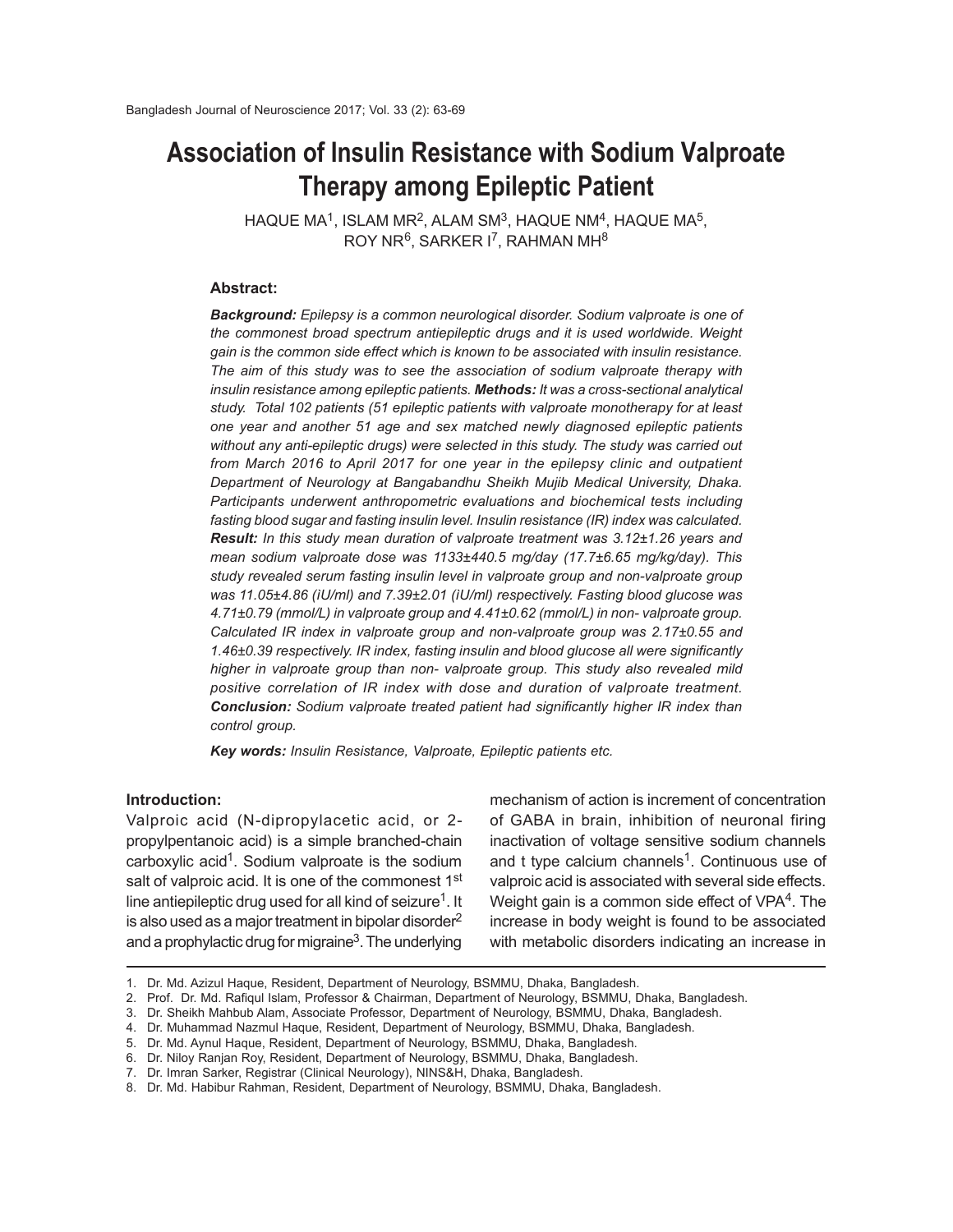insulin resistance (IR) during VPA therapy<sup>5</sup>. Sodium valproate causes hyper insulinemia both in obese and lean patient<sup>6</sup>. Insulin resistance is a pathological state characterized by a lack of physiological response of peripheral tissues to insulin action<sup>7</sup>. It is related to obesity, non-insulin dependent diabetes mellitus, hypertension, atherosclerotic cardiovascular disease, dyslipidemia, hyperinsulinemia<sup>8</sup>. Insulin resistance is also related to the development of nonalcoholic fatty liver disease<sup>9</sup>. The exact pathogenesis of valproate induced insulin resistance is still not fully clarified. One hypothesis is valproic acid induced elevation of free fatty acid level which has role in impairment of action of insulin. As valproic acid is branched chain fatty acid and highly protein bound drug, it competes with free fatty acid for protein binding<sup>10</sup>. Beta oxidation of fatty acids may also be inhibited by valproic acid which causes increased level of nonesterified fatty acid in blood<sup>11</sup>. Other hypotheses are valproate induced direct toxicity on pancreatic beta cell<sup>12</sup>, defective sympathetic neuronal activity<sup>13</sup>, impairment of insulin signal transduction pathway<sup>14</sup>. Insulin resistance can be measured by several methods like homeostasis model assessment (HOMA), quantitative insulin sensitivity check index (QUICKI) etc.15. Homeostasis model assessment was first developed by Matthews et al.<sup>16</sup>. It is derived from the use of the insulin glucose product, divided by a constant.

Although studies regarding the association of long term sodium valproate therapy with insulin resistance were done previously in other countries, so far it is known, no such study was found to be done in this country. Therefore, the objective of this study was to determine the insulin resistance (IR) index in patients with epilepsy receiving VPA mono therapy for long time.

# **Materials and Methods:**

This cross sectional analytic study was carried out in the Epilepsy clinic and outpatient Department of Neurology at Bangabandhu Sheikh Mujib Medical University (BSMMU) from March 2016 to April 2017 for a period of one year. Total 102 epileptic patients of both sexes and age >18 years having focal or generalized epilepsy were selected. Among them 51 patients were with sodium valproate therapy for at least 12 months and another 51 patients were newly diagnosed epileptic on arrival without any antiepileptic drug for comparison. Patients were

excluded from this study who were diabetic, obese, hypertensive, noncompliant, had neurological disease other than epilepsy, and took antiepileptic other than sodium valproate or any drug causing insulin resistance. Patients and controls were selected by purposive sampling. Detailed history and clinical examination were carried out for each patient and control using especially prepared proforma. Previous records and data were reviewed. Structured questionnaire were used to collect the necessary information. Each participant was undergone measurements of height, weight, waist circumference and blood pressure. BMI was calculated as weight (kg) divided by height (m). After 8 to 12-hours fast, a venous blood sample was withdrawn and analyzed for fasting plasma insulin (FI) and fasting glucose (FG).Test is carried out by automated analyzer: Dimension EXL with LM, Architect Plus ci8200 in the department of Biochemistry, BSMMU. Homeostasis model assessment for insulin resistance (HOMA-IR) was calculated as proposed by Mathews et al.<sup>16</sup> as follows: Fasting insulin  $(\mu U/ml)$  x Fasting glucose (mmol/L)/22.5.

**Data Analysis:** Statistical analysis was conducted using SPSS Version 22. The results were expressed as means ± SD for continuous variables and as frequency & percentages for categorical variables. Comparisons of continuous data between patients on VPA and non-valproate group were performed with unpaired student's t-test, and those of categorical data, with the Chi-square test. For comparison of more than two mean group ANOVA test were used. For correlation, Pearson's correlation coefficient test was used. P value <0.05 were taken as statistically significant at 95% confidence interval.

# **Operational definitions**

Long term sodium valproate therapy: Those patients taking sodium valproate for at least 12 months.

**Obesity:** Defined as BMI ≥30kg/m<sup>2</sup>, where BMI is weight in KG/square meters of height <sup>17</sup>.

**Hypertension:** Systolic Blood pressure ≥140 mm of Hg and/ or Diastolic Blood pressure ≥90 mm of Hg after sitting quietly in a chair for at least 5 minutes with feet on the floor<sup>18</sup>.

**Diabetes mellitus:** Defined as

Fasting plasma glucose  $\geq 7.0$  mmol/L

Plasma glucose in random sample or 2 hrs after 75 mg glucose load  $\geq$ 11.1 mmol/L<sup>19</sup>.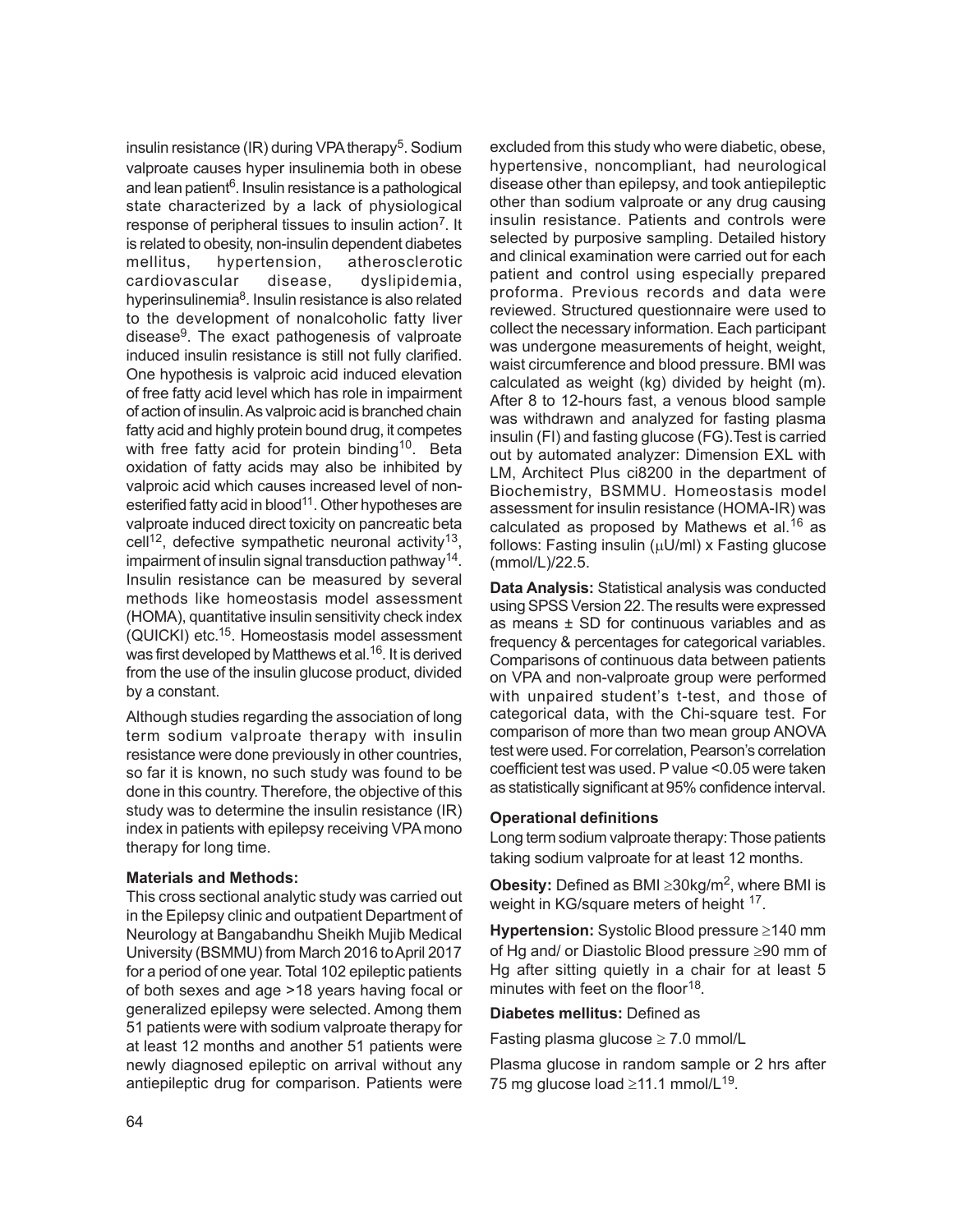**Ethical consideration:** Approval was obtained from the Department of Neurology, BSMMU and Institutional Review Board of BSMMU prior to the commencement of this study. The aims and objectives of the study were explained to the patients and/or attendants in easily understandable local language and then informed consent was taken. It was assured that all information and records would be kept confidential and the procedure was helpful for both the physician and the patients in making rational approach of the case management.

# **Results:**

All 102 participants were separated into two groups. First group comprised epileptic patients being treated with VPA(n=51, mean age 23±7.01 years, age range 18-45 years, 32 male, 19 female).. The second group comprised newly diagnosed epileptic patients on arrival who did not take any antiepileptic drug(n=51, mean age 24.8±3.7 years, age range 18-43 years, 34 male, 17 female).

Mean duration of treatment with valproic acid was 3.12±1.26 years and mean drug dose was 1133.12 ± 440.5 mg/day range (400-2000), 17.7± 6.65 mg/ kg/day range (7-32). Mean BMI of valproate and non-valproate group were 23.4±1.22(kg/m<sup>2</sup>) and  $22.63\pm1.59$  (kg/m<sup>2</sup>) respectively.

The fasting insulin level in valproate and non valproate group was 11.05±4.86µU/ml and 7.39±2.01µU/ml with significantly higher in valproate group. The fasting blood glucose in valproate group and non-valproate group was 4.71±0.79mmol/L and 4.41±0.62mmol/L respectively. The blood glucose was significantly higher in valproate group. Calculated insulin resistance index from HOMA-IR formula in valproate and non -valproate group was 2.17± 0.55 and 1.46±0.39 respectively. IR index was significantly higher in valproate group.

| Characteristics      | Valproate group    | Non-valproate group | P value |
|----------------------|--------------------|---------------------|---------|
| Age (years)          | $23\pm7.0$ (18-45) | 24.8±3.7(18-43)     |         |
| Sex                  |                    |                     |         |
| Male $(n)$           | 32                 | 34                  |         |
| Female(n)            | 19                 | 17                  |         |
| Mean duration        | $3.12 \pm 1.26$    |                     |         |
| of treatment (years) |                    |                     |         |
| Drug dose (mg/day)   | 1133.12±440.5      |                     |         |
| (mg/kg/day)          | $17.7 \pm 6.65$    |                     |         |
| BMI ( $kg/m2$ )      | $23.4 \pm 1.22$    | $22.63 \pm 1.59$    | 0.081   |

| Table-I                                               |
|-------------------------------------------------------|
| Participants demographic and clinical characteristics |

| Table-II                                         |  |  |  |  |
|--------------------------------------------------|--|--|--|--|
| Comparison of laboratory data between two groups |  |  |  |  |

| Variables                           | Valproate group | Non valproate group | P value   |
|-------------------------------------|-----------------|---------------------|-----------|
|                                     | $(n=51)$        | $(n=51)$            |           |
|                                     | Mean $\pm$ SD   | Mean $\pm$ SD       |           |
| Serum fasting insulin level (µU/ml) | 11.05±4.86      | 7.39±2.01           | $< 0.05*$ |
|                                     | (5.10-39.4)     | $(2.80 - 12.0)$     |           |
| Blood glucose-Fasting (mmol/L)      | $4.71 \pm 0.79$ | $4.41 \pm 0.62$     | $< 0.05*$ |
|                                     | $(3.4 - 6.1)$   | $(3.5 - 5.7)$       |           |
| IR index                            | $2.17 \pm 0.55$ | $1.46 \pm 0.39$     | $< 0.05*$ |
|                                     | (1.02-4.70)     | $(0.46 - 2.75)$     |           |

Data were analyzed using Student's t-test and were presented as mean ±SD, parenthesis figure indicate range \*significant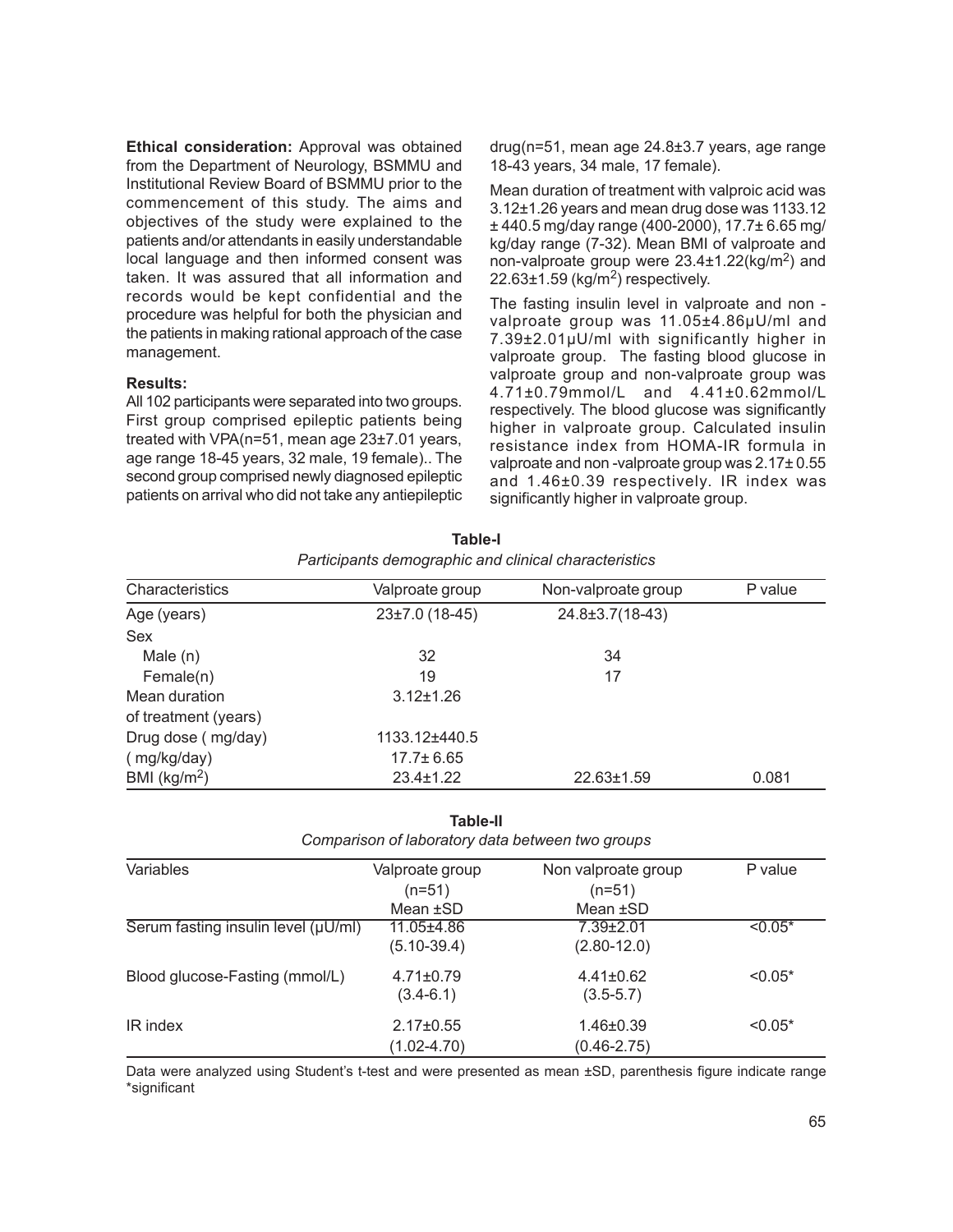There was moderate positive correlation of IR index with duration and dose of valproic acid treatment.



**Fig.-1:** *Scatter diagram showing moderate positive correlation of IR index with duration of treatment(r=0.418; p = < 0.05).This test was done by Pearson's correlation coefficient test.*



**Fig.-2:** *Scattered diagram showing moderate positive correlation of IR index with dose of sodium valproate. In this diagram r = +0.523 and p = < 0 .05 which indicates moderately positive. This test was done by Pearson's correlation coefficient test*

| Table-III                                 |
|-------------------------------------------|
| Comparison of IR index (> 2.6) between    |
| valproate group and control group (n=102) |

| IR index | Valproate | Non-Valproate | P value   |
|----------|-----------|---------------|-----------|
|          | group     | group         |           |
|          | $(n=51)$  | $(n=51)$      |           |
|          | No. (%)   | No. (%)       |           |
| > 2.6    | 18(35.3)  | 4(7.8)        | $< 0.05*$ |
| <2.6     | 33(64.7)  | 47(92.2)      |           |
| Total    | 51(100)   | 51(100)       |           |
|          |           |               |           |

Data were analyzed using Chi-square-test and were presented as frequency and percentage, \*significant

35.3% patients in valproate group and 7.8% patients in non-valproate group had IR index > 2.6 which was significantly higher in valproate group.

## **Discussion:**

This cross sectional study was carried out to see the association of insulin resistance in sodium valproate therapy among epileptic patients. In this study it was observed that majority patients were in 19-30 years range. The mean age of patients taking sodium valproate was found to be 23.6  $\pm$ 7.01 years. These findings are compatible with studies<sup>20, 21</sup>.

In this current study it was observed that male were predominant among the epilepsy patients which was 62.7% of the study population. This male predominance was also observed in studies<sup>20,22</sup>. In this study the mean sodium valproate dose was 1133±440.5 mg/day and mean duration of treatment was 3.12±1.26 years. This present study's dose was compatible to study<sup>6</sup>. In this study the mean BMI of valproate treated patients was 23.4±1.22 kg/m<sup>2</sup> and mean BMI of control group was 22.63± 1.59 kg/m<sup>2</sup>. The difference between the two groups was not significant.

 In this study IR index, fasting insulin and fasting blood glucose all were significantly higher in valproate group than non-valproate group. Several study shows significantly higher IR index and insulin level in valproate treated patients $6,16$ . Pylvanen et al.<sup>6</sup> reported hyper insulinemia and higher insulin resistance index both in both obese and non obese patients with equal BMI. Keskin et al.<sup>23</sup> conducted a study with 111 participants (80 epileptic, 31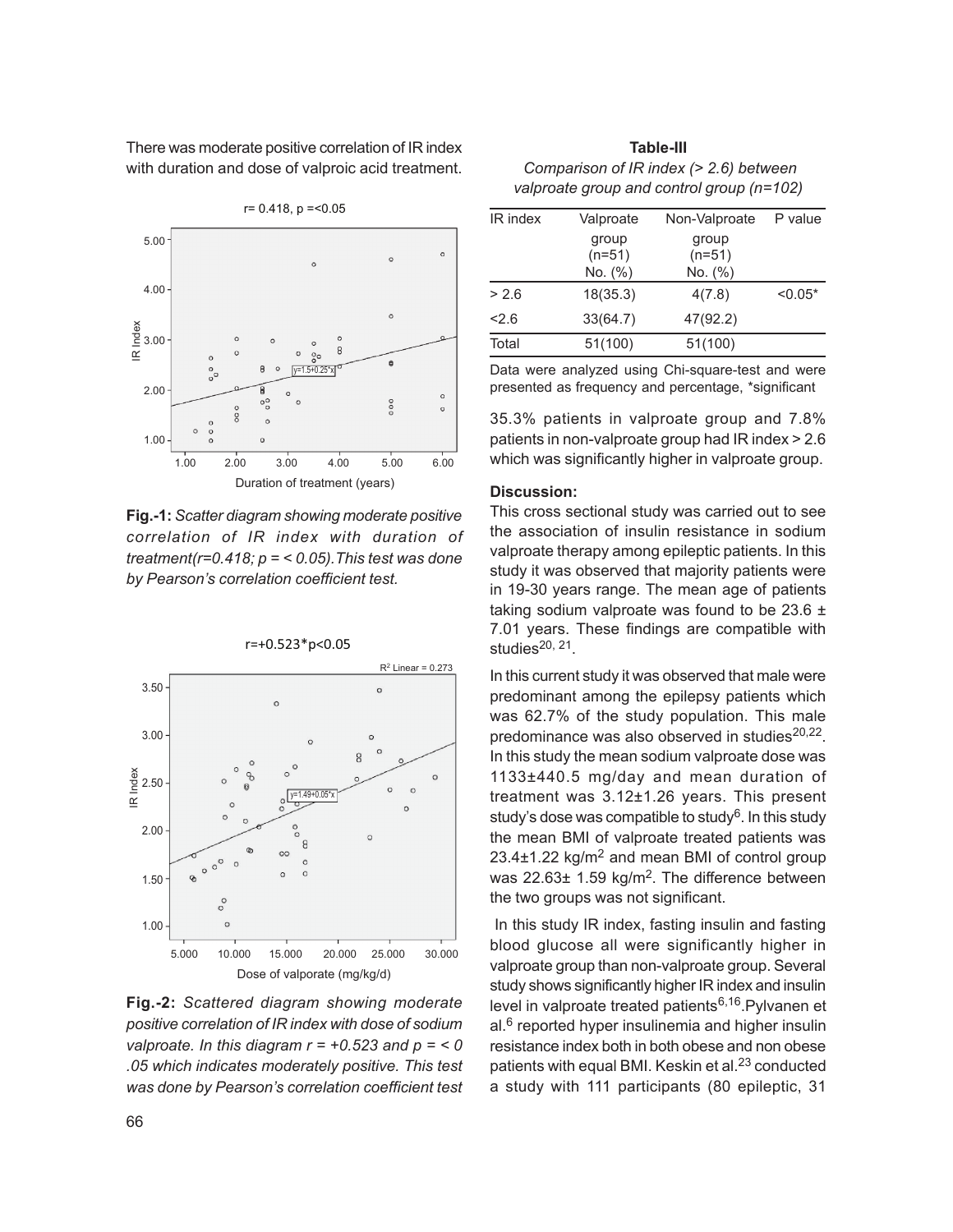healthy volunteers) and found that valproate treated patients had higher insulin resistance index than volunteer group with same BMI. The present study showed moderate positive correlation with dose of sodium valproate with fasting insulin level and IR index. Moderate positive correlation of IR index was also seen with duration of treatment. This study is compatible with study $24$ .

Several study reported valproate induced weight gain<sup>,25,26,27</sup> The causes of increased body weight may be due to valproate induced raised proinsulin and insulin secretion, increased appetite for carbohydrate, reduction of beta oxidation of leptin level due to carnitine deficiency and restricted energy expenditure.28 In the present study we could not give comment about weight gain because we had no previous records of weight during starting of treatment. There were debate in case of valproate induced weight gain either insulin resistance induced obesity or obesity induced insulin resistance responsible but Pylvanen<sup>6</sup> asserted that obesity was not the cause it was insulin resistance.

Although there was no clean cut reference cut off value in this country for insulin resistance Bhowmik et al.29 set a cut off value of 2.6 for non-diabetic Bangladeshi population. The present study showed the mean IR index in valproate and non-valproate group were 2.17 and 1.46 respectively. Considering the cut off value of 2.6, in this present study 35.3% patient had IR index> 2.6 in valproate group and 7.8% patient had IR index> 2.6 in control group. The differences between these two groups were significant. It revealed that valproate treated patient were more insulin resistant than nonvalproate group.

The optimal method of insulin resistance measurement is hyperinsulinemic-euglycemic clump test. It is costly and time consuming. HOMA-IR calculation is easy to apply and correlates highly with the hyperinsulinemic-euglycemic clump test. That is why HOMA-IR is applied in this study<sup>16</sup>.

# **Limitation**

This study was a cross sectional study, the results of this study would have been more reliable if it was a longitudinal study. The study population was selected from one selected hospital in Dhaka city, so that the results of the study may not be reflect the exact picture of the country.

## **Conclusion:**

This study revealed that patients with long term sodium valproate therapy had significantly higher IR index than non-valproate group and there was moderate positive correlation of insulin resistance with dose and duration of valproate treatment. So those patients who are taking sodium valproate both in high dose and long duration are more prone to develop insulin resistance.

## **Recommendation:**

Patients taking sodium valproate for long duration should be warned about the possible weight gain. Adequate dietary advice and exercise advice can be given. Those patients who are taking sodium valproate of long duration and higher dose may be followed up with IR index. Further studies can be undertaken by large number of patients and adequate time.

### **References:**

- 1. Perucca E. Pharmacological and therapeutic properties of valproate. CNS drugs. 2002 Oct 1;16(10):695-714.
- 2. Bowden CL, Singh V. Valproate in bipolar disorder: 2000 onwards. Acta Psychiatrica Scandinavica. 2005 May;111:13-20.
- 3. Spasiæ M, •ivkoviæ M, Lukiæ S. Prophylactic treatment of migraine by valproate. Med Biol. 2003;10(3):106-10.
- 4. Biton V, Mirza W, Montouris G, Vuong A, Hammer AE, Barrett PS. Weight change associated with valproate and lamotrigine monotherapy in patients with epilepsy. Neurology. 2001 Jan 23;56(2):172-7.
- 5. Isojärvi JI, Rättyä J, Myllylä VV, Knip M, Koivunen R, Pakarinen AJ, Tekay A, Tapanainen JS. Valproate, lamotrigine, and insulin mediated risks in women with epilepsy. Annals of neurology. 1998 Apr;43(4):446-51.
- 6. Pylvanen, V.. Insulin related metabolic and endocrine effects of valproate in patients with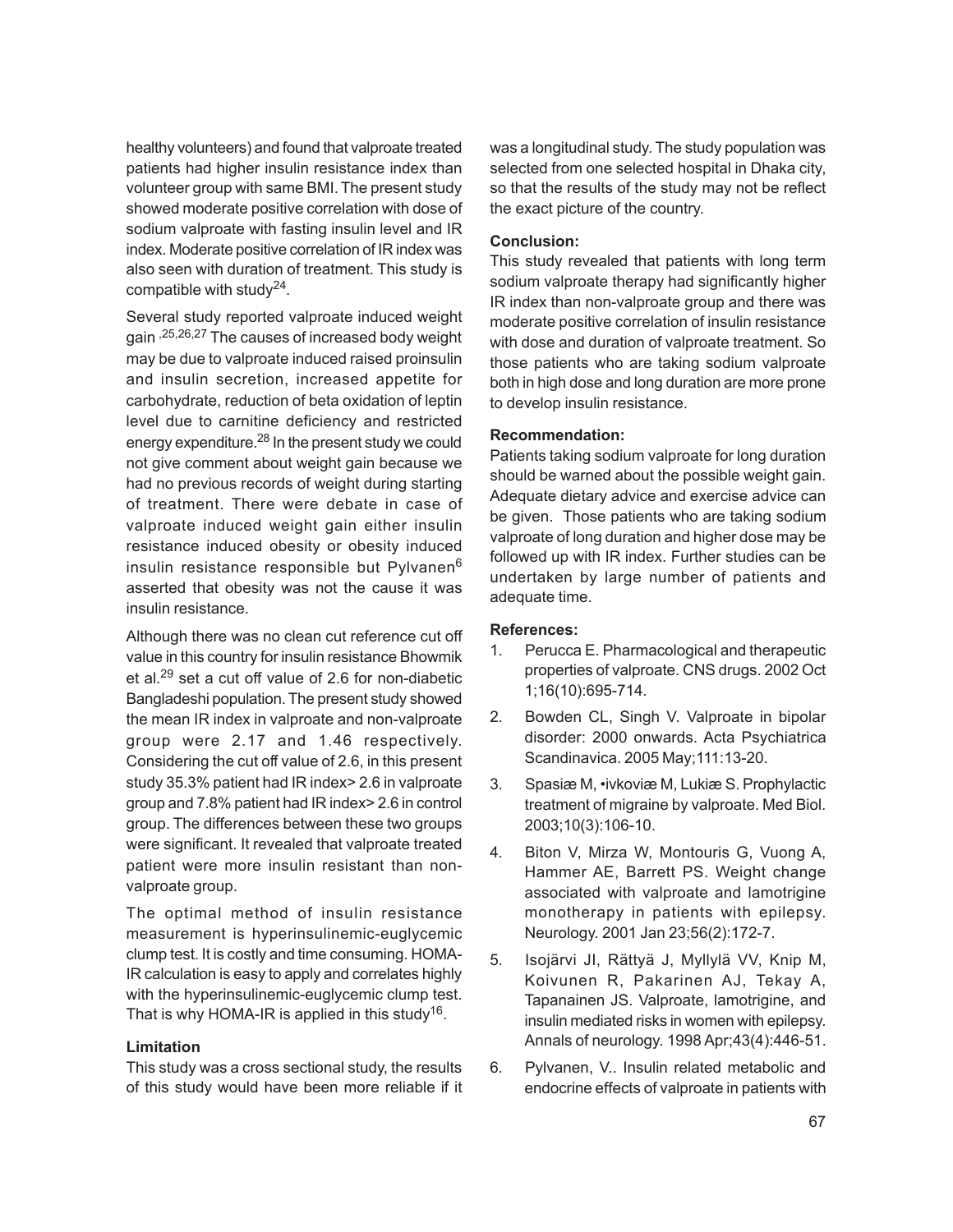epilepsy, Oulu University Press, University of Oulu, Helsinki, Finland. 2005.

- 7. Ascaso JF, Pardo S, Real JT, Lorente RI, Priego A, Carmena R. Diagnosing insulin resistance by simple quantitative methods in subjects with normal glucose metabolism. Diabetes care. 2003 Dec 1;26(12):3320-5.
- 8. DeFronzo RA, Ferrannini E. Insulin resistance: a multifaceted syndrome responsible for NIDDM, obesity, hypertension, dyslipidemia, and atherosclerotic cardiovascular disease. Diabetes care. 1991 Mar 1;14(3):173-94.
- 9. Angulo, P.. Non-alcoholic fatty liver disease. *NewEngland Journal of Medicine*, 2002; 346: 1221–6.
- 10. Verrotti A, La Torre R, Trotta D, Mohn A, Chiarelli F. Valproate-induced insulin resistance and obesity in children. Hormone Research in Paediatrics. 2009;71(3):125-31.
- 11. Ponchaut S, Veitch K. Valproate and mitochondria. Biochemical pharmacology. 1993 Jul 20;46(2):199-204.
- 12. Shi Y, Kanaani J, Menard-Rose V, Ma YH, Chang PY, Hanahan D, Tobin A, Grodsky G, Baekkeskov S. Increased expression of GAD65 and GABA in pancreatic â-cells impairs first-phase insulin secretion. American Journal of Physiology-Endocrinology And Metabolism. 2000 Sep 1;279(3):E684-94.
- 13. Meeker RB, Myers RD. GABA and glutamate: Possible metabolic intermediaries involved in the hypothalamic regulation of food intake. Brain Research Bulletin. 1980 Jan 1;5:253-9.
- 14. Wong HY, Chu TS, Lai JC, Fung KP, Fok TF, Fujii T, Ho YY. Sodium valproate inhibits glucose transport and exacerbates Glut1 deficiency in vitro. Journal of cellular biochemistry. 2005 Nov 1;96(4):775-85.
- 15. Borai A, Livingstone C, Kaddam I, Ferns G. Selection of the appropriate method for the assessment of insulin resistance. BMC medical research methodology. 2011 Dec;11(1):158.
- 16. Matthews DR, Hosker JP, Rudenski AS, Naylor BA, Treacher DF, Turner RC. Homeostasis model assessment: insulin resistance and â-cell function from fasting plasma glucose and insulin concentrations in man. Diabetologia. 1985 Jul 1;28(7):412-9.
- 17. Garvey WT, Garber AJ, Mechanick JI, et al. American association of clinical endocrinologists and american college of endocrinology position statement on the 2014 advanced framework for a new diagnosis of obesity as a chronic disease. *EndocrPract*. 2014;20(9):977-89.
- 18. Chobanian AV, Bakris GL, Black HR, Cushman WC, Green LA, Izzo Jr JL, Jones DW, Materson BJ, Oparil S, Wright Jr JT, Roccella EJ. Seventh report of the joint national committee on prevention, detection, evaluation, and treatment of high blood pressure. hypertension. 2003 Dec 1;42(6):1206-52.
- 19. American Diabetes Association (ADA). Classification and diagnosis of diabetes. Sec. 2. In Standards of Medical Care in Diabetes. *Diabetes Care*; vol. 40(Suppl. 1), 2017: S11– S24
- 20. Habib M, Khan SU, Hoque MA, Mondal MB, Hasan AH, Chowdhury RN, Haque B, Rahman KM, Chowdhury AH, Ghose SK, Mohammad QD. Antiepileptic drug utilization in Bangladesh: experience from Dhaka Medical College Hospital. BMC research notes. 2013 Dec;6(1):473.
- 21. Paknahad Z, Chitsaz A, Zadeh AH, Sheklabadi E. Effects of common antiepileptic drugs on the serum levels of homocysteine and folic acid. International journal of preventive medicine. 2012 Mar;3(Suppl1):S186-90.
- 22. Mian MF, Jobayer M, Afroz Z, Chowdhury AH, Chowdhury RN, Habib M, Mohammad QD. Demographic proles of epileptic patients and their awareness towards epilepsy with the inuence on compliance. Bangladesh Medical Journal. 2016;45(1):20-4.